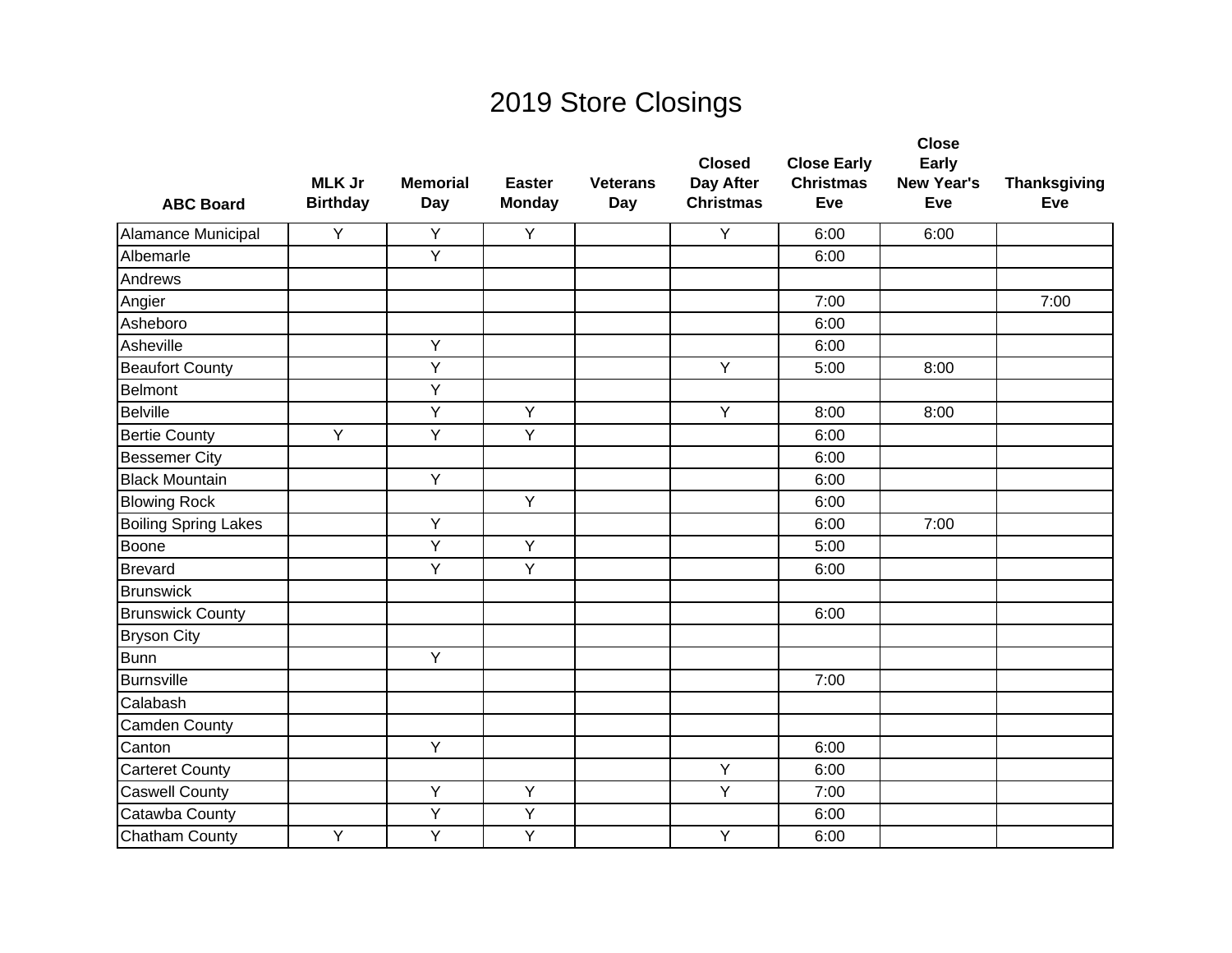| <b>ABC Board</b>         | <b>MLK Jr</b><br><b>Birthday</b> | <b>Memorial</b><br>Day | <b>Easter</b><br><b>Monday</b> | <b>Veterans</b><br>Day | <b>Closed</b><br>Day After<br><b>Christmas</b> | <b>Close Early</b><br><b>Christmas</b><br>Eve | <b>Close</b><br>Early<br><b>New Year's</b><br>Eve | <b>Thanksgiving</b><br>Eve |
|--------------------------|----------------------------------|------------------------|--------------------------------|------------------------|------------------------------------------------|-----------------------------------------------|---------------------------------------------------|----------------------------|
| Cherryville              |                                  | Y                      |                                |                        |                                                | 6:00                                          |                                                   |                            |
| Chowan County            |                                  | Y                      | Y                              |                        | Y                                              | 6:00                                          |                                                   |                            |
| <b>Clay County</b>       |                                  | Y                      |                                |                        |                                                | 6:00                                          |                                                   |                            |
| Clinton                  |                                  |                        |                                |                        |                                                |                                               |                                                   |                            |
| Columbus                 |                                  |                        |                                |                        |                                                |                                               |                                                   |                            |
| Concord                  |                                  |                        | Y                              |                        | Y                                              | 6:00                                          |                                                   |                            |
| Cramerton                |                                  |                        |                                |                        |                                                | 6:00                                          |                                                   |                            |
| <b>Craven County</b>     | 2 stores open                    | 2 stores open          | 2 stores open                  |                        | Y                                              | 6:00                                          |                                                   |                            |
| <b>Cumberland County</b> | Y                                | Y                      | Y                              |                        |                                                | 6:00                                          |                                                   |                            |
| <b>Currituck County</b>  |                                  |                        |                                |                        | Y                                              |                                               |                                                   |                            |
| Dare County              |                                  |                        |                                |                        | Y                                              | 6:00                                          |                                                   |                            |
| Dobson                   |                                  | Y                      | Y                              |                        |                                                | 6:00                                          |                                                   |                            |
| Dunn                     | Y                                | Υ                      | Y                              |                        | Y                                              | 6:00                                          |                                                   |                            |
| Durham County            | Y                                | Y                      | $\overline{Y}$                 |                        |                                                | 6:00                                          | 6:00                                              |                            |
| Eden                     |                                  | Υ                      |                                |                        |                                                | 6:00                                          | 6:00                                              |                            |
| Edgecombe County         | Y                                | Y                      |                                |                        |                                                | 6:00                                          |                                                   |                            |
| Elizabethtown            |                                  | Y                      | Y                              |                        | Y                                              |                                               |                                                   |                            |
| Elkin                    |                                  |                        |                                |                        |                                                | 6:00                                          |                                                   |                            |
| Fairmont                 |                                  |                        |                                | Y                      | Y                                              | 6:00                                          |                                                   |                            |
| Fletcher                 |                                  | Y                      |                                |                        |                                                | 6:00                                          |                                                   |                            |
| <b>Forest City</b>       |                                  | Y                      | Y                              |                        |                                                | 5:00                                          |                                                   |                            |
| Franklin                 |                                  | Y                      |                                |                        |                                                | 6:00                                          |                                                   |                            |
| Franklinton              |                                  | Y                      |                                |                        | Y                                              | 6:00                                          |                                                   |                            |
| Gastonia                 |                                  | Y                      |                                |                        |                                                | 5:00                                          |                                                   |                            |
| <b>Gates County</b>      | Y                                |                        |                                |                        |                                                |                                               |                                                   |                            |
| Gibsonville              |                                  |                        |                                |                        |                                                | 6:00                                          |                                                   |                            |
| <b>Granite Falls</b>     |                                  | Υ                      |                                |                        |                                                | 6:00                                          |                                                   |                            |
| <b>Granville County</b>  | Y                                | Y                      | Y                              |                        | Y                                              | 6:00                                          | 6:00                                              | 6:00                       |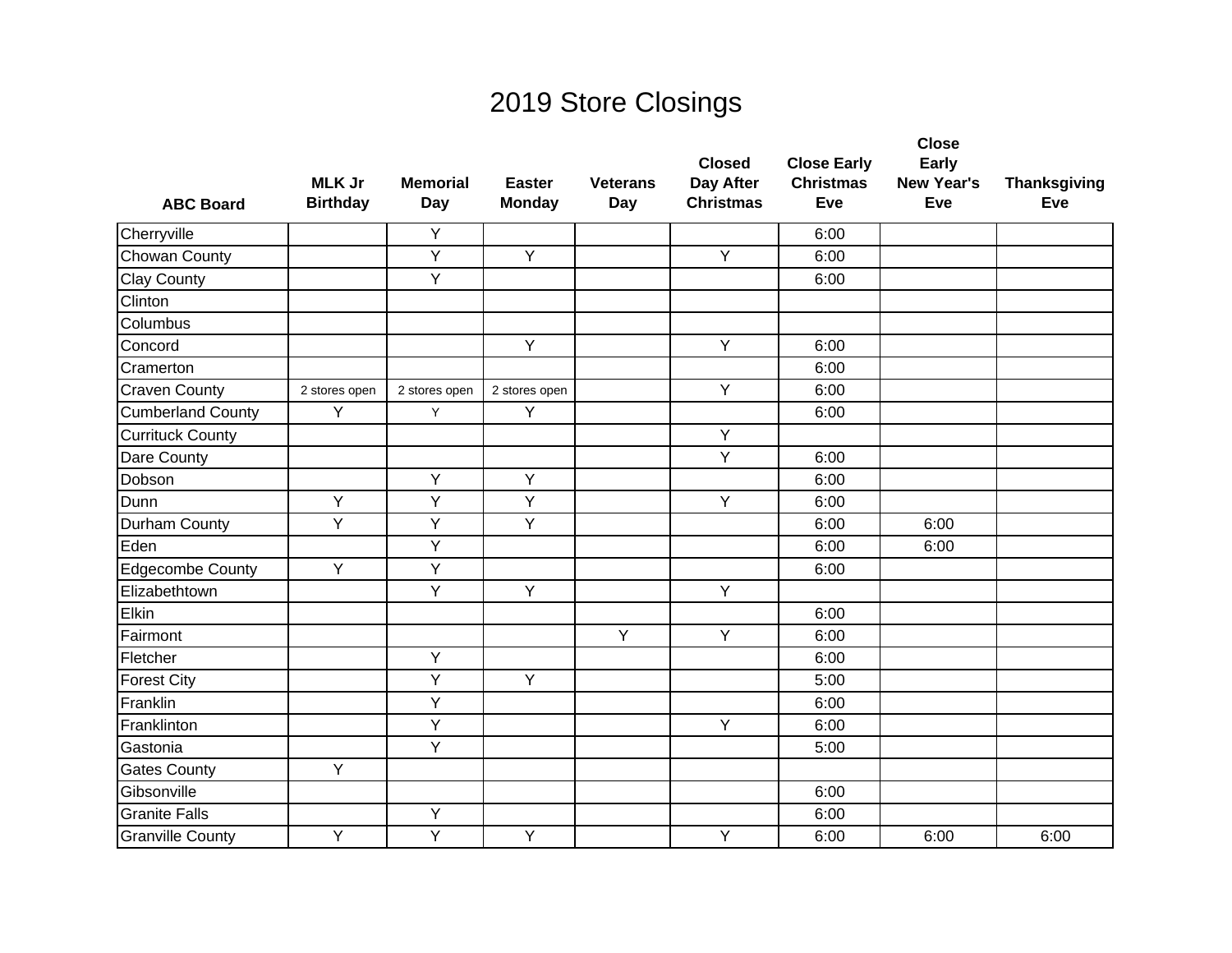| <b>ABC Board</b>       | <b>MLK Jr</b><br><b>Birthday</b> | <b>Memorial</b><br>Day | <b>Easter</b><br><b>Monday</b> | <b>Veterans</b><br>Day | <b>Closed</b><br>Day After<br><b>Christmas</b> | <b>Close Early</b><br><b>Christmas</b><br>Eve | <b>Close</b><br>Early<br><b>New Year's</b><br>Eve | <b>Thanksgiving</b><br>Eve |
|------------------------|----------------------------------|------------------------|--------------------------------|------------------------|------------------------------------------------|-----------------------------------------------|---------------------------------------------------|----------------------------|
| <b>Greene County</b>   |                                  |                        |                                |                        | Y                                              |                                               |                                                   |                            |
| Greensboro             | Y                                |                        |                                |                        |                                                | 6:00                                          |                                                   |                            |
| <b>Halifax County</b>  |                                  | Y                      | Y                              |                        |                                                | 7:00                                          |                                                   |                            |
| Hamlet                 |                                  |                        | Y                              |                        | Y                                              | 6:00                                          |                                                   |                            |
| Hendersonville         |                                  | Y                      |                                |                        |                                                | 6:00                                          |                                                   |                            |
| <b>Hertford</b>        |                                  | Y                      | Y                              |                        |                                                | 6:00                                          |                                                   |                            |
| <b>Hertford County</b> | Y                                | $\overline{Y}$         | $\overline{Y}$                 |                        | Y                                              | 6:00                                          | 6:00                                              |                            |
| <b>High Country</b>    |                                  | Y                      | Y                              |                        |                                                | 3:00                                          |                                                   |                            |
| <b>High Point</b>      | Y                                |                        |                                |                        |                                                | 7:00                                          |                                                   |                            |
| Highlands              |                                  |                        |                                |                        |                                                | 4:00                                          |                                                   |                            |
| <b>Hoke County</b>     |                                  | Y                      | Y                              |                        | Y                                              | 6:00                                          |                                                   |                            |
| <b>Hyde County</b>     |                                  | Ocrack Open            | Y                              |                        | Ocrack 12-4                                    |                                               |                                                   |                            |
| <b>Indian Trail</b>    | Y                                | Y                      | Y                              |                        |                                                | 6:00                                          | 7:30                                              |                            |
| Jackson County         |                                  | Y                      |                                |                        |                                                | 6:00                                          |                                                   |                            |
| Johnston County        | Y                                | Υ                      | Y                              | Y                      | closed on 28th                                 | 6:00                                          |                                                   |                            |
| Jones County           |                                  | Υ                      |                                |                        | Y                                              |                                               |                                                   |                            |
| Kenansville            |                                  | Y                      |                                | Y                      |                                                | 6:00                                          |                                                   |                            |
| Kings Mountain         | Y                                | Y                      | Y                              |                        |                                                | 6:00                                          | 8:00                                              |                            |
| Lake Lure              |                                  |                        |                                |                        |                                                |                                               |                                                   |                            |
| Lake Waccamaw          |                                  |                        |                                |                        |                                                | 6:00                                          |                                                   | 6:00                       |
| <b>Laurel Park</b>     |                                  | Y                      |                                |                        |                                                | 6:00                                          |                                                   |                            |
| Lenoir                 |                                  | Υ                      |                                |                        |                                                | 6:00                                          |                                                   |                            |
| Lenoir County          | Y                                | Y                      | Y                              |                        | Y                                              | 6:00                                          |                                                   |                            |
| Lexington              |                                  |                        |                                |                        |                                                | 6:00                                          |                                                   |                            |
| Liberty                |                                  |                        |                                |                        |                                                | 7:00                                          |                                                   |                            |
| Lillington             |                                  |                        |                                |                        | Y                                              | 6:00                                          | 7:00                                              | 7:00                       |
| <b>Lincoln County</b>  |                                  | Υ                      | Υ                              |                        |                                                | 6:00                                          |                                                   |                            |
| Lincolnton             |                                  | Y                      | Y                              |                        |                                                | 6:00                                          |                                                   |                            |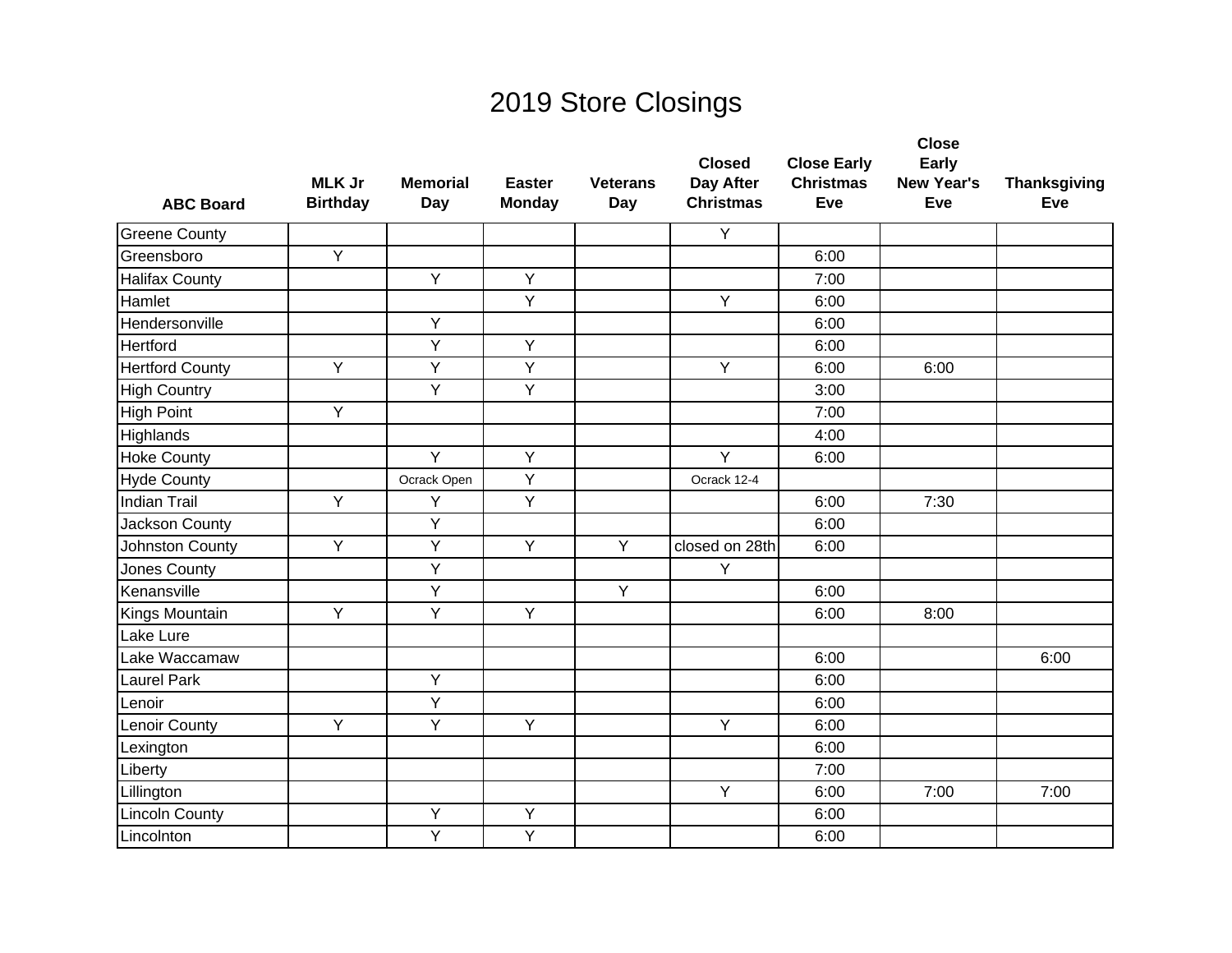| <b>ABC Board</b>          | <b>MLK Jr</b><br><b>Birthday</b> | <b>Memorial</b><br>Day | <b>Easter</b><br><b>Monday</b> | <b>Veterans</b><br>Day | <b>Closed</b><br>Day After<br><b>Christmas</b> | <b>Close Early</b><br><b>Christmas</b><br>Eve | <b>Close</b><br>Early<br><b>New Year's</b><br>Eve | <b>Thanksgiving</b><br>Eve |
|---------------------------|----------------------------------|------------------------|--------------------------------|------------------------|------------------------------------------------|-----------------------------------------------|---------------------------------------------------|----------------------------|
| Locust                    |                                  |                        |                                |                        |                                                | 6:00                                          |                                                   |                            |
| Louisburg                 |                                  |                        |                                |                        | Y                                              |                                               |                                                   |                            |
| Lumberton                 | Y                                | Y                      |                                |                        | Y                                              | 6:00                                          | 8:00                                              |                            |
| Madison                   | Y                                |                        | $\overline{Y}$                 |                        |                                                |                                               |                                                   |                            |
| Maggie Valley             |                                  |                        |                                |                        |                                                |                                               |                                                   |                            |
| Marion                    |                                  | Y                      |                                |                        |                                                | 5:00                                          |                                                   |                            |
| <b>Martin County</b>      | Y                                | Y                      | Y                              |                        | Y                                              | 6:00                                          |                                                   |                            |
| Maxton                    | Y                                | Y                      |                                |                        | Close 5pm                                      |                                               |                                                   |                            |
| <b>Mecklenburg County</b> | Y                                | Y                      |                                |                        |                                                | 6:00                                          |                                                   |                            |
| Mocksville-Cooleemee      |                                  |                        |                                |                        |                                                |                                               |                                                   |                            |
| Monroe                    |                                  | Y                      | Y                              |                        | Y                                              | 6:00                                          | 7:00                                              |                            |
| Montgomery                |                                  | Y                      | Y                              |                        | Y                                              | 6:00                                          |                                                   |                            |
| <b>Moore County</b>       |                                  | Y                      | $\overline{Y}$                 |                        |                                                | 6:00                                          |                                                   |                            |
| Mooresville               |                                  | Y                      | Y                              |                        |                                                | 6:00                                          | 8:00                                              |                            |
| Morganton                 |                                  | Y                      |                                |                        |                                                | 6:00                                          | 8:00                                              |                            |
| <b>Mount Airy</b>         |                                  | Y                      | Y                              |                        |                                                | 6:00                                          |                                                   |                            |
| <b>Mount Holly</b>        |                                  | Y                      |                                |                        |                                                | 6:00                                          |                                                   |                            |
| Mount Pleasant            |                                  |                        |                                |                        |                                                | 6:00                                          |                                                   |                            |
| Murphy                    |                                  | Y                      |                                |                        |                                                | 5:00                                          |                                                   |                            |
| <b>Nash County</b>        | $\overline{Y}$                   | Y                      | $\overline{Y}$                 |                        |                                                | 6:00                                          |                                                   |                            |
| <b>New Hanover County</b> | Y                                |                        | Y                              |                        |                                                | 6:00                                          |                                                   |                            |
| Newton Grove              |                                  |                        |                                |                        |                                                |                                               |                                                   |                            |
| North Wilkesboro          |                                  | Y                      |                                |                        |                                                | 6:00                                          |                                                   |                            |
| Northampton County        |                                  | Y                      | Y                              |                        | y                                              |                                               |                                                   |                            |
| Norwood                   |                                  |                        |                                |                        |                                                | 6:00                                          |                                                   |                            |
| Oak Island                |                                  | Y                      |                                |                        | Y                                              | 6:00                                          |                                                   |                            |
| Ocean Isle Beach          |                                  |                        |                                |                        |                                                |                                               |                                                   |                            |
| <b>Onslow County</b>      |                                  |                        |                                |                        | Y                                              | $6 - 6:30$                                    |                                                   |                            |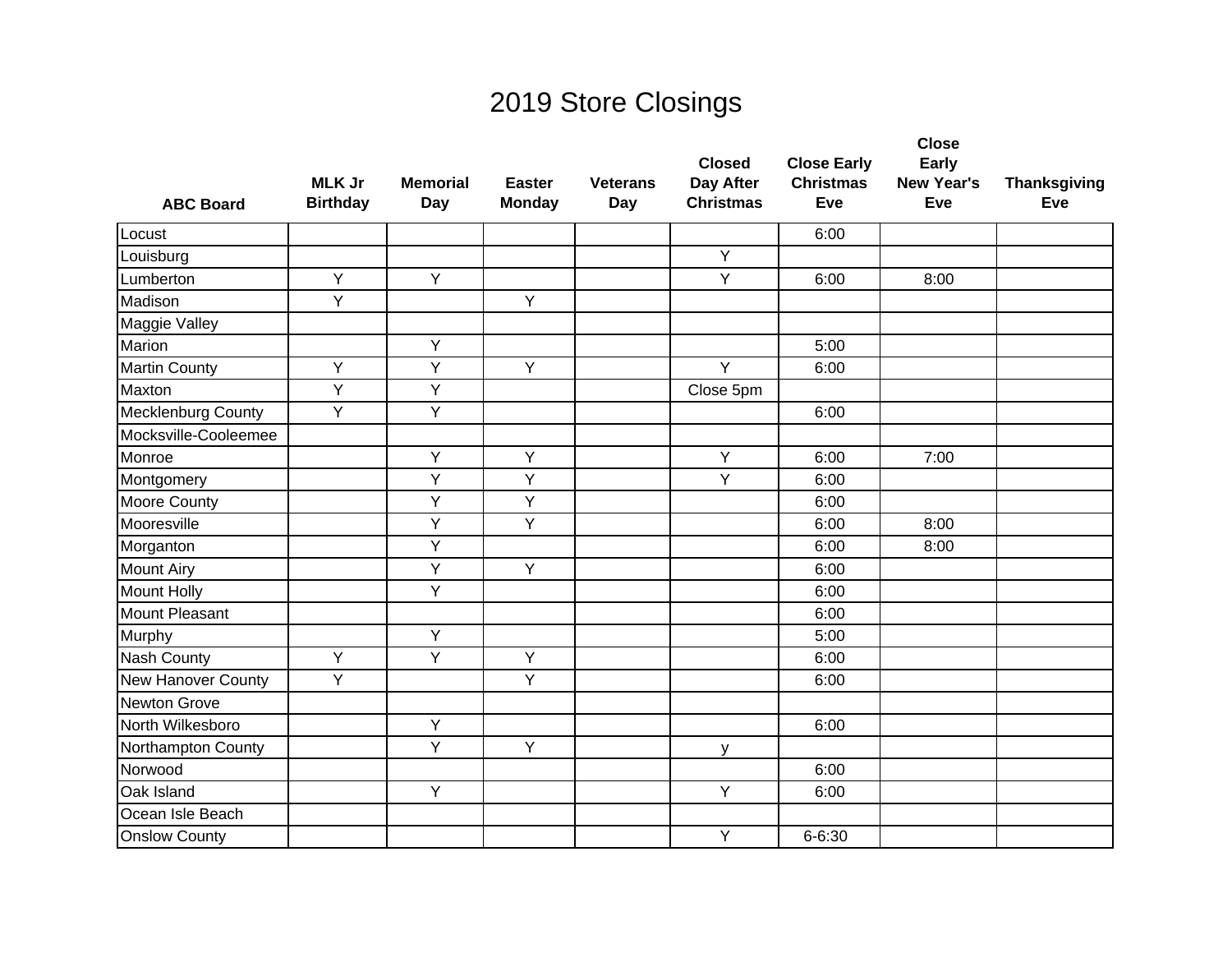|                        |                                  |                        |                                |                        | <b>Closed</b>                 | <b>Close Early</b>      | <b>Close</b><br>Early    |                            |
|------------------------|----------------------------------|------------------------|--------------------------------|------------------------|-------------------------------|-------------------------|--------------------------|----------------------------|
| <b>ABC Board</b>       | <b>MLK Jr</b><br><b>Birthday</b> | <b>Memorial</b><br>Day | <b>Easter</b><br><b>Monday</b> | <b>Veterans</b><br>Day | Day After<br><b>Christmas</b> | <b>Christmas</b><br>Eve | <b>New Year's</b><br>Eve | <b>Thanksgiving</b><br>Eve |
| <b>Orange County</b>   | Y                                |                        |                                |                        |                               | 6:00                    |                          |                            |
| Pamlico County         | Y                                | Y                      | Y                              |                        |                               | 5:00                    |                          |                            |
| Pasquotank County      |                                  | Y                      | Y                              |                        |                               | 6:00                    |                          |                            |
| Pembroke               |                                  |                        |                                |                        |                               | 6:00                    |                          |                            |
| Pender County          |                                  | Y                      | Y                              |                        | Y                             | 6:00                    |                          |                            |
| Person County          | Y                                | Y                      | Y                              |                        | Y                             | 6:00                    | 6:00                     |                            |
| <b>Pilot Mountain</b>  |                                  |                        |                                |                        |                               | 6:00                    |                          |                            |
| <b>Pitt County</b>     |                                  | Y                      |                                |                        | Y                             | yes                     |                          |                            |
| Pittsboro              |                                  | Y                      | Y                              |                        | Y                             | 6:00                    | 8:00                     |                            |
| Ramseur                |                                  |                        |                                |                        |                               |                         |                          |                            |
| Randleman              |                                  |                        |                                |                        |                               | 6:00                    |                          |                            |
| <b>Red Springs</b>     |                                  | Y                      |                                |                        |                               | 6:00                    |                          |                            |
| Reidsville             | Y                                | Y                      |                                |                        | Υ                             | 6:00                    | 6:00                     |                            |
| Rockingham             |                                  |                        | Y                              |                        | Y                             |                         |                          |                            |
| Roseboro               |                                  |                        |                                |                        |                               |                         |                          |                            |
| Rowan/Kannapolis       | Y                                |                        | Y                              |                        | Y                             | 6:00                    |                          |                            |
| Rowland                |                                  |                        | Y                              |                        |                               |                         |                          |                            |
| Rutherfordton          |                                  | Y                      | $\overline{Y}$                 |                        |                               | 5:00                    | 8:00                     |                            |
| <b>Saint Pauls</b>     |                                  |                        |                                |                        |                               | 6:00                    | 6:00                     |                            |
| Sanford                | Y                                | Y                      | $\overline{Y}$                 |                        | Y                             | 6:00                    | 7:00                     |                            |
| <b>Scotland County</b> | Υ                                | Y                      | Y                              |                        | Y                             |                         |                          |                            |
| Shallotte              |                                  |                        |                                |                        |                               | 6:00                    |                          |                            |
| Shelby                 | Y                                | Y                      | Y                              |                        |                               | 4:00                    | 6:00                     |                            |
| <b>Siler City</b>      |                                  | Y                      | Y                              |                        | Y                             | 6:00                    | 8:00                     |                            |
| Southport              |                                  | Y                      |                                |                        |                               |                         |                          |                            |
| Sparta                 |                                  | Y                      |                                |                        |                               | 6:00                    |                          |                            |
| Spruce Pine            |                                  |                        |                                |                        |                               |                         |                          |                            |
| Statesville            |                                  |                        |                                |                        |                               | 6:00                    |                          |                            |